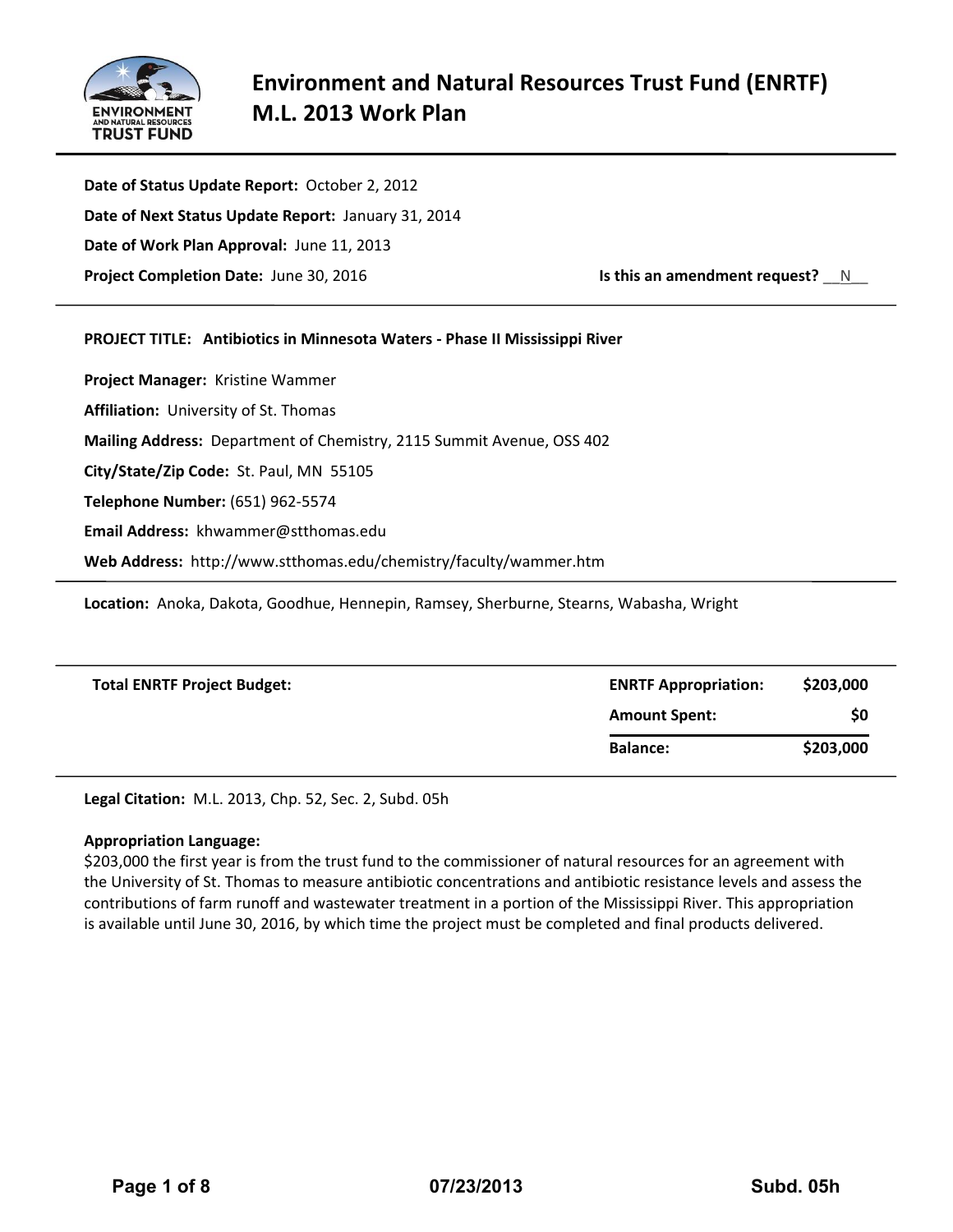# **I. PROJECT TITLE:** Antibiotics in Minnesota Waters: Phase 2, Mississippi River

### **II. PROJECT STATEMENT:**

Pharmaceuticals and personal care products have gained significant attention in recent years as emerging contaminants in the environment, including attention from legislative bodies. The MN legislature passed a bill in 2009 regulating human pharmaceutical disposal, and bills have been introduced in recent sessions of the U.S. Congress that would restrict the use of antibiotics for agricultural purposes due to concerns over harm to human health related to the development of antibiotic resistance. While the environmental occurrence of these compounds has spurred interest, major gaps still remain in our understanding of their significance and potential health and ecological impacts. The critical question of which, if any, emerging contaminants are of the most direct concern to human health is still largely unanswered. Because the threat of decreased efficacy of antibiotics due to increases in antibiotic resistance levels is such a significant human health threat, this class of pharmaceuticals is a priority for further study.

The goal of this project is to study the development of antibiotic resistance due to the presence of antibiotics and antibiotic resistance genes in farm runoff and in wastewater treatment plant effluents, which then subsequently impact surface waters. We will study a portion of the Mississippi River from north of St. Cloud to south of Kellogg. This project team is currently working on a similar ENRTF-funded study in a portion of the Minnesota River. Our findings to date suggest that wastewater treatment plant effluents are a potentially important path for both antibiotics and antibiotic resistance genes to reach surface waters. This is consistent with findings by a recent USGS study that reported elevated levels of pharmaceuticals, including one antibiotic (sulfamethoxazole) in wastewater treatment plant effluents throughout Minnesota. We now propose to address the pressing question of whether drinking water is being impacted, and whether this is observed on a larger scale.

Samples will be obtained from locations selected to allow comparison of primarily agricultural (including drainage ditches), primarily residential/industrial (including wastewater treatment effluents), and mixed inputs to the Mississippi River. In addition, we plan to collect samples near drinking water intakes and tap water from Minneapolis, St. Paul, and St. Cloud. The project will assess current antibiotic concentrations and antibiotic resistance levels for members of four major classes of antibiotics used in both human medicine and agriculture: tetracyclines, sulfonamides, macrolides, and fluoroquinolones. A unique strength of this project is that the project team combines expertise in cutting-edge analytical chemistry techniques with expertise in rigorous microbiology and molecular biology techniques to characterize each water sample. We intend to attempt to complete the bulk of the project work within the first two years; a project duration of three years is specified in case weather or other factors require more time for successful completion of the project.

### **III. PROJECT STATUS UPDATES:**

**Project Status as of January 2014:**

**Project Status as of October 2014:**

**Project Status as of March 2015:**

### **IV. PROJECT ACTIVITIES AND OUTCOMES:**

**ACTIVITY 1:** Collect samples and quantify cultivable antibiotic resistant organisms at targeted Mississippi River sites

### **Description:**

Enumerating "antibiotic resistance" poses a unique challenge because of the diversity of microorganisms in nature and the diversity of antibiotics studied. Therefore, we will use two techniques that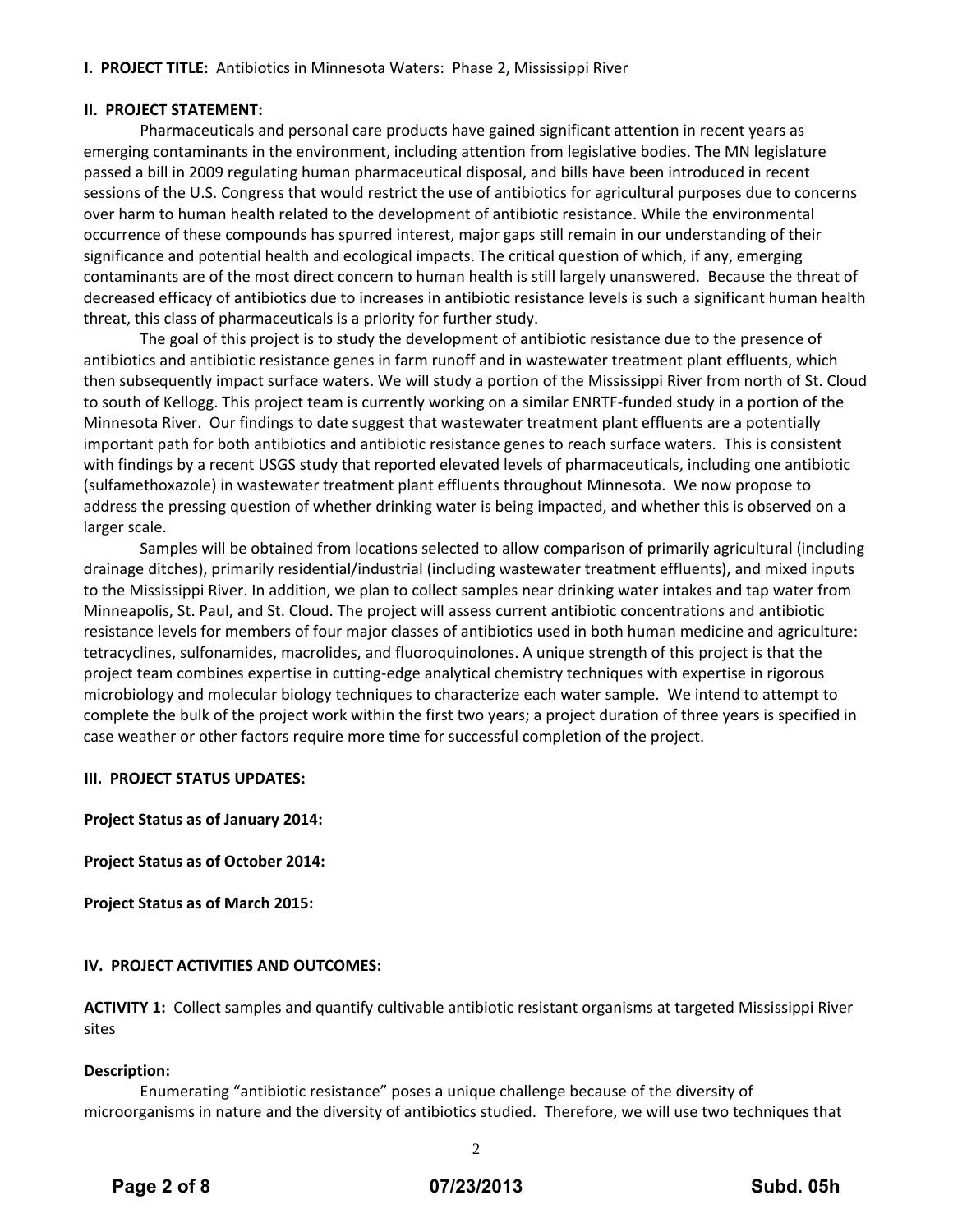provide complementary data to give us the most accurate information: quantitative polymerase chain reaction (qPCR, described in Activity 3), as well as the cultivation-based approaches of Activity 1. The qPCR technique allows us to quantify specific genes that encode antibiotic resistance, but the organisms that harbor the genes (and their characteristics) remain unknown. The benefit of the cultivation-based approach is that it provides bacterial isolates that can be analyzed further (for example, we will determine their resistance to multiple antibiotics). Samples will be obtained from locations selected to allow comparison of primarily agricultural, primarily residential/industrial, and mixed inputs to the Mississippi River. In addition, we will collect samples from areas near drinking water intakes and tap water samples. Samples will be collected from each site on several occasions, varying seasonally and with rainfall events as much as possible. Bacteria from these samples will be cultivated on two different types of solid growth media amended with a range of concentrations of each of four antibiotics: tetracycline, sulfamethoxazole (a sulfonamide), tylosin (a macrolide), and ciprofloxacin (a fluoroquinolone). Cultivable antibiotic-resistant bacteria will be enumerated and compared to the number of bacteria able to grow on non-amended growth media. Resistant bacteria will also be isolated and tested for resistance to other classes of antibiotics.

### **Summary Budget Information for Activity 1: ENRTF Budget: \$ 59,943**

**Amount Spent: \$ 0 Balance: \$ 59,943**

### **Activity Completion Date:**

| <b>Outcome</b>                                                            | <b>Completion Date</b> | <b>Budget</b> |
|---------------------------------------------------------------------------|------------------------|---------------|
| 1. Develop any new necessary methods based on findings from the           | May 2014               | \$8,991       |
| first several sampling events.                                            |                        |               |
| 2. Collect samples from various sites, varying seasonally and with        | April 2015             | \$14,986      |
| rainfall events.                                                          |                        |               |
| 3. Enumerate antibiotic-resistant bacteria for samples collected at       | June 2015              | \$35,966      |
| each sampling event by cultivating bacteria on growth media amended       |                        |               |
| with a range of concentrations of the 4 target antibiotics: tetracycline, |                        |               |
| tylosin (a macrolide), sulfamethoxazole (a sulfonamide), and              |                        |               |
| ciprofloxacin (a fluoroquinolone) in addition to any new antibiotics      |                        |               |
| identified as targets during the project. Isolate resistant bacteria and  |                        |               |
| test their resistance to other classes of antibiotics.                    |                        |               |

# **Activity Status as of January 2014:**

**Activity Status as of October 2014:** 

**Activity Status as of March 2015:**

**Final Report Summary:**

**ACTIVITY 2:** Measure antibiotic concentrations at same Mississippi River sites

### **Description:**

We will analyze water samples for the presence of selected antibiotics using methods based on twodimensional high performance liquid chromatography developed in the laboratory of Dwight Stoll (one of the project partners). These methods have exceptional separation power that will allow us to accurately detect antibiotics even in complicated sample matrices such as those being considered in this work. In the work currently funded by the ENRTF, the Stoll group has successfully measured the concentration of several antibiotics in drainage ditches, the Minnesota River, and wastewater treatment plant effluents with detection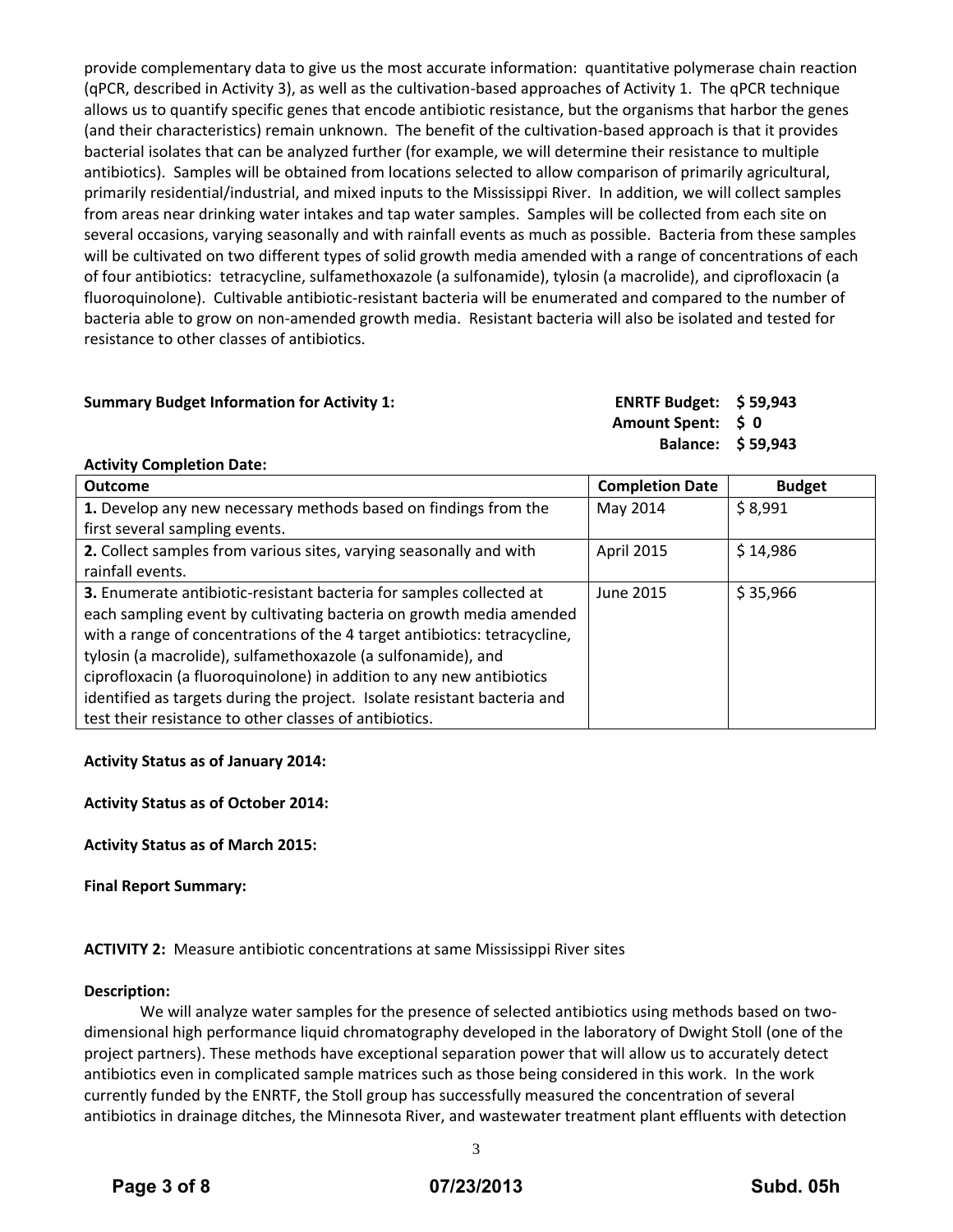limits in the parts per trillion range. An important aspect of the current work has been the development and implementation of online-Solid Phase Extraction (online-SPE) to reduce carryover, improve analyte recovery, and increase sample throughput. In Phase 2 of this project, we will continue development of our online-SPE approach coupled to two-dimensional HPLC with MS detection, with a focus on improving the sensitivity of the approach by reducing the dimensions of the analytical separation system. We anticipate that these improved levels of sensitivity will be required for work with tap water where the target compounds are unlikely to be present above the high parts-per-quadrillion or low parts-per-trillion range.

# **Summary Budget Information for Activity 2: ENRTF Budget: \$ 81,841**

**Amount Spent: \$ 0 Balance: \$ 81,841**

### **Activity Completion Date:**

| <b>Outcome</b>                                                                                                                                                      | <b>Completion Date</b> | <b>Budget</b> |
|---------------------------------------------------------------------------------------------------------------------------------------------------------------------|------------------------|---------------|
| 1. Screen samples collected throughout the first summer of the project                                                                                              | November 2013          | \$20,460      |
| for the presence of the 4 target antibiotics.                                                                                                                       |                        |               |
| 2. Optimize our methods for the samples of interest. Identify potential<br>new target antibiotics based on initial results, and develop detection<br>methods.       | <b>March 2014</b>      | \$27,008      |
| 3. Quantify concentrations of the 4 target antibiotics plus any new<br>target antibiotics for samples collected at each sampling event<br>beginning in Spring 2014. | June 2015              | \$34,373      |

### **Activity Status as of January 2014:**

### **Activity Status as of October 2014:**

**Activity Status as of March 2015:**

### **Final Report Summary:**

# **ACTIVITY 3:** Quantify antibiotic resistance genes

### **Description:**

Quantitative polymerase chain reaction (qPCR) will be used to provide complementary information to that obtained by the cultivation-based approaches of Activity 1. The qPCR technique involves concentrating the bacteria within the samples on filters and then extracting/purifying the DNA of any gene of interest. We will target genes that confer resistance to the antibiotics of the tetracycline (*tet*(A), *tet*(X), and *tet*(W)), sulfonamides (*sul1*), macrolide (*ermB*), and fluoroquinolone classes (*qnrA*). In addition, we will target Class 1 integrons (*intI1*), which are associated with multiple antibiotic resistance.

# **Summary Budget Information for Activity 1: ENRTF Budget: \$ 61,216 Amount Spent: \$ 0 Balance: \$ 61,216**

### **Activity Completion Date:**

| <b>Outcome</b>                                                         | <b>Completion Date</b> | <b>Budget</b> |
|------------------------------------------------------------------------|------------------------|---------------|
| 1. Isolate DNA from samples collected at each sampling event.          | November 2014          | \$45,912      |
| 2. Quantify genes conferring resistance to the 4 original classes of   | June 2015              | \$15,304      |
| antibiotics, in addition to Class 1 integrons, plus any new classes of |                        |               |
| interest for samples collected throughout the year.                    |                        |               |

# **Activity Status as of January 2014:**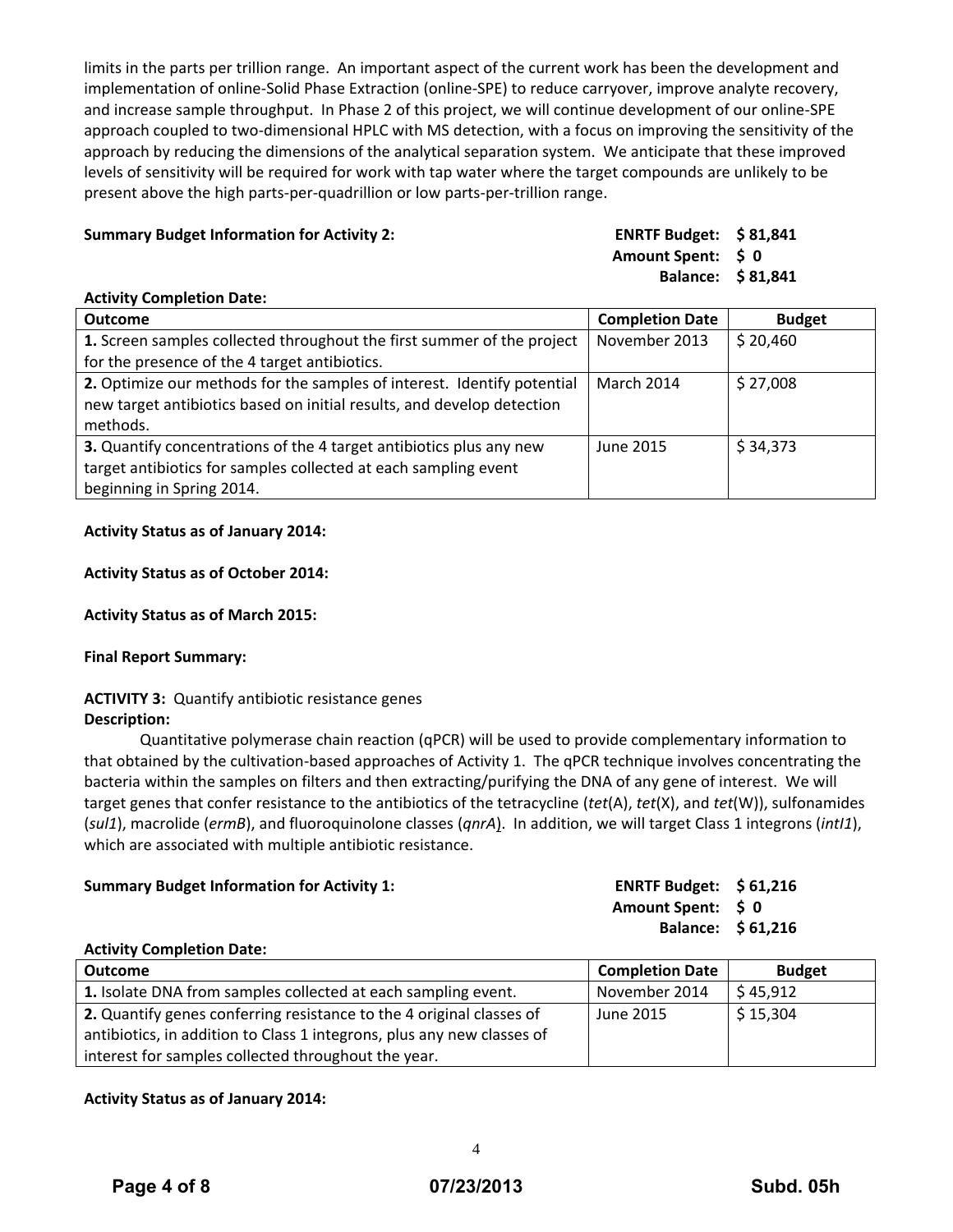# **Activity Status as of October 2014:**

**Activity Status as of March 2015:**

**Final Report Summary:**

### **V. DISSEMINATION:**

**Description:** The results of this study will be disseminated through oral and poster presentations by the students and faculty involved in the project, briefings to the LCCCMR as requested, and peer-reviewed publication. We also intend to present progress on this project periodically to relevant personnel who have been made aware of this project and may be interested in the results, specifically at the Minnesota Department of Health (Drinking Water Protection Section) and the Minnesota Pollution Control Agency.

**Status as of January 2014:**

**Status as of October 2014:** 

**Status as of March 2015:**

**Final Report Summary:**

# **VI. PROJECT BUDGET SUMMARY:**

### **A. ENRTF Budget:**

| <b>Budget Category</b>                              | \$ Amount | <b>Explanation</b>                                                                                                                                                                                                                                                                                                                                                                                                                                                                                                                                                                                              |
|-----------------------------------------------------|-----------|-----------------------------------------------------------------------------------------------------------------------------------------------------------------------------------------------------------------------------------------------------------------------------------------------------------------------------------------------------------------------------------------------------------------------------------------------------------------------------------------------------------------------------------------------------------------------------------------------------------------|
| Personnel:                                          | \$55,963  | \$23,211 for principal investigator (Wammer),<br>which includes 1.5 months of summer salary per<br>year plus associated fringe benefits. \$32,752 for<br>undergraduate students: two working full-time<br>each summer and three working 6 hours per<br>week during the academic year.                                                                                                                                                                                                                                                                                                                           |
| Professional/Technical/Service Contracts: S 126,681 |           | \$44,840 to University of Minnesota (LaPara)<br>includes 4 weeks of salary per year plus<br>associated fringe benefits (\$31,340), lab supplies<br>(\$12,500), and travel (\$1,000). \$81,841 to<br>Gustavus Adolphus College (Stoll) includes 1<br>month of salary per year plus associated fringe<br>benefits (\$14,319), a research technician working<br>14 hours per week (\$34,540), one student<br>working full-time each summer (\$12,512), one<br>student working 8 hours per week during the<br>academic year (\$5,470), lab supplies (\$6,000),<br>instrument access (\$8,000), and travel (\$1,000) |
| Equipment/Tools/Supplies:                           | \$16,356  | General lab supplies (e.g. HPLC consumables,<br>antibiotics, nutrient media, petri dishes)                                                                                                                                                                                                                                                                                                                                                                                                                                                                                                                      |
| Travel Expenses in MN:                              | \$4,000   | Mileage reimbursement and meals for<br>approximately 20 sampling trips based on the<br>plan of the Commissioner of Management of<br>Budget.                                                                                                                                                                                                                                                                                                                                                                                                                                                                     |
| TOTAL ENRTF BUDGET: \$203,000                       |           |                                                                                                                                                                                                                                                                                                                                                                                                                                                                                                                                                                                                                 |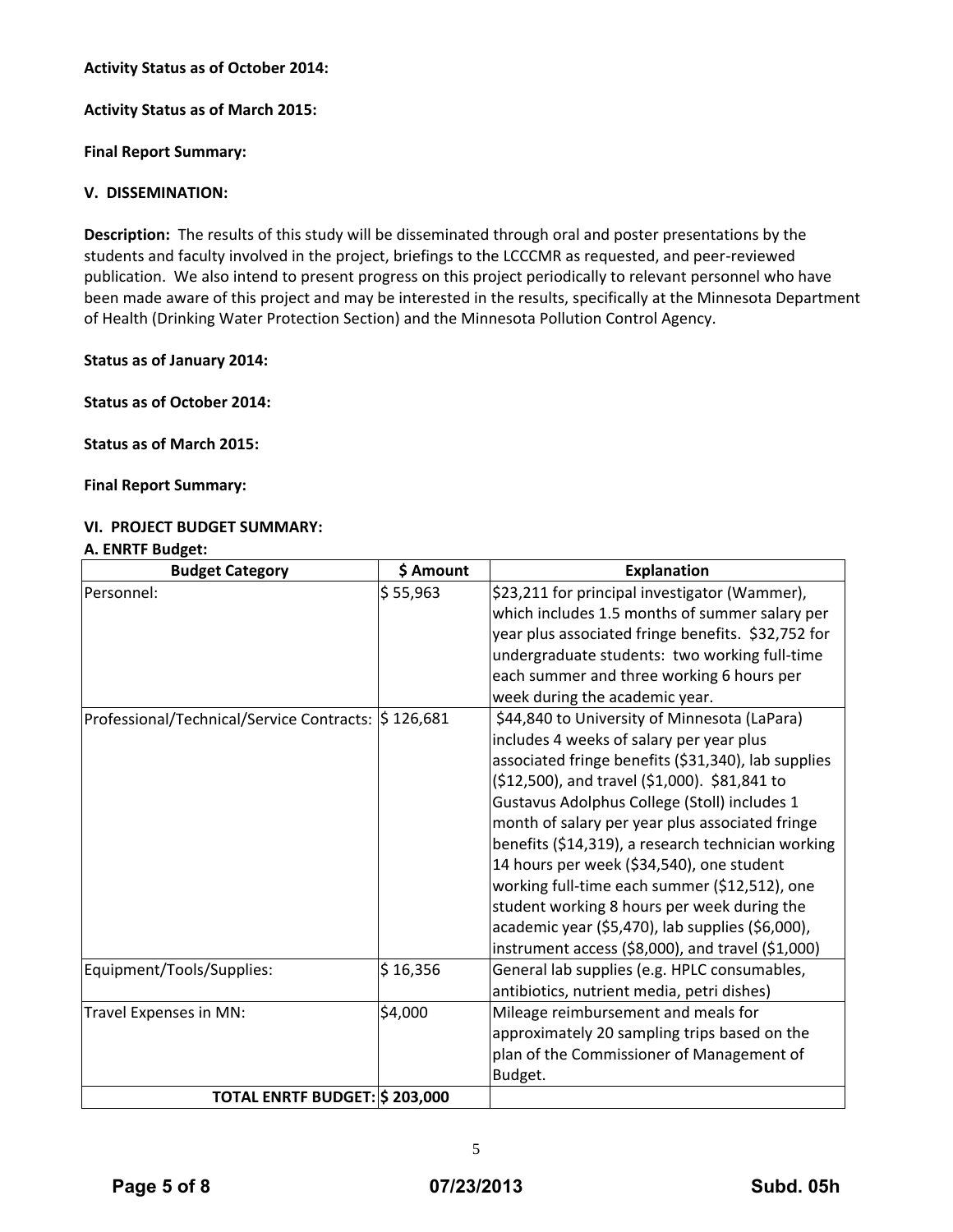**Explanation of Use of Classified Staff:** Summer salary is included for the project manager (Wammer) and project partners (LaPara and Stoll) who are all on 9-month academic contracts

# **Explanation of Capital Expenditures Greater Than \$3,500:** N/A

### **Number of Full-time Equivalent (FTE) funded with this ENRTF appropriation:** 1.7 FTE

**Number of Full-time Equivalent (FTE) estimated to be funded through contracts with this ENRTF appropriation:** 1.7 FTE

#### **B. Other Funds:**

|                           | \$ Amount | \$ Amount |                                                                          |
|---------------------------|-----------|-----------|--------------------------------------------------------------------------|
| <b>Source of Funds</b>    | Proposed  | Spent     | <b>Use of Other Funds</b>                                                |
| Non-state                 |           |           |                                                                          |
| University of St. Thomas  | \$10,541  |           | Salary and fringe benefits for one<br>undergraduate student each summer. |
| <b>State</b>              |           |           |                                                                          |
| N/A                       |           |           |                                                                          |
| <b>TOTAL OTHER FUNDS:</b> | \$10,541  |           |                                                                          |

#### **VII. PROJECT STRATEGY:**

### **A. Project Partners:**

Kristine Wammer, University of St. Thomas, Department of Chemistry (\$76,319)

Timothy LaPara, University of Minnesota, Department of Civil Engineering (\$44,840)

Dwight Stoll, Gustavus Adolphus College, Department of Chemistry (\$81,841)

### **B. Project Impact and Long-term Strategy:**

This project will help us understand the significance of an important class of emerging contaminants, antibiotics, as a potential threat in natural waters. In the first phase of this project, we focused on a selected portion of the Minnesota River that allowed us to investigate the relative importance of agricultural vs. municipal inputs. This work is still ongoing, but results to date suggest that wastewater treatment plants may be more significant sources of both antibiotics and antibiotic resistance genes than agricultural runoff. These results will hopefully be useful for informing future regulations related to wastewater, drinking water, and agriculture. A limitation of the first phase of the project, however, was that the selected portion Minnesota River is not used as a drinking water source. Phase 2 of the project will allow us to determine whether our findings from the Minnesota River are mirrored in a portion of the Upper Mississippi river, and will allow us to measure whether drinking water sources are impacted. This will allow us to more directly study the relevance of this issue as a human health concern.

### **C. Spending History:**

| <b>Funding Source</b> | M.L. 2007   | M.L. 2008   | M.L. 2009   | M.L. 2010   | M.L. 2011   |
|-----------------------|-------------|-------------|-------------|-------------|-------------|
|                       | or          | or          | or          | or          | or          |
|                       | <b>FY08</b> | <b>FY09</b> | <b>FY10</b> | <b>FY11</b> | FY12-13     |
| <b>ENRTF</b>          |             |             |             |             | \$190,000   |
|                       |             |             |             |             | Sub. $5(e)$ |

### **VIII. ACQUISITION/RESTORATION LIST:** N/A

**IX. MAP(S):** N/A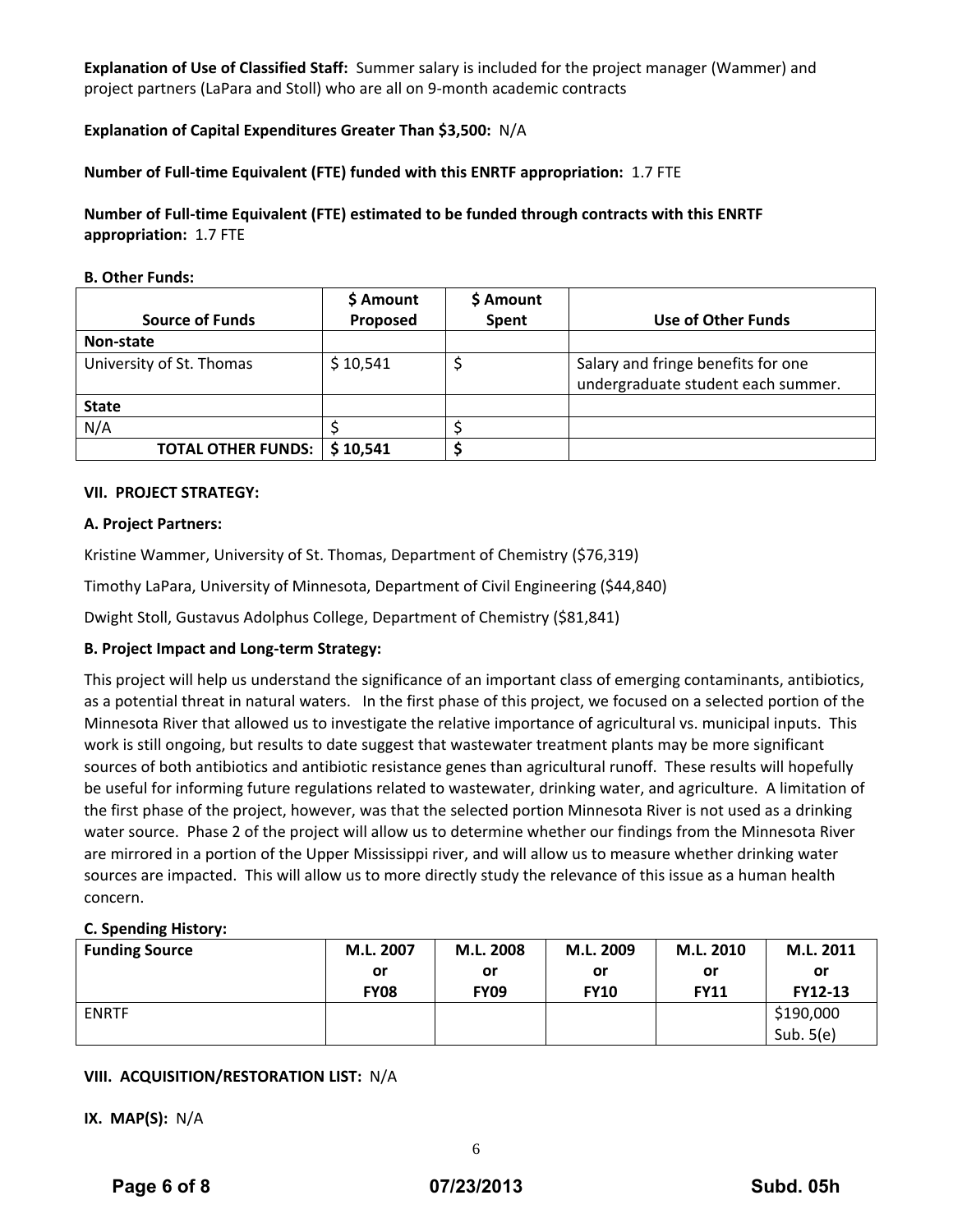**X. RESEARCH ADDENDUM:** Peer reviewed in Phase 1 of project (Assessment of Minnesota River Antibiotic Concentrations, M.L. 2011)

# **XI. REPORTING REQUIREMENTS:**

**Periodic work plan status update reports will be submitted not later than January 2014, October 2014, and March 2015. If the project work continues beyond the original anticipated two-year time frame, additional reports will be filed (at least 2 per year). A final report and associated products will be submitted between June 30 and August 15, 2016 as requested by the LCCMR.** 

7